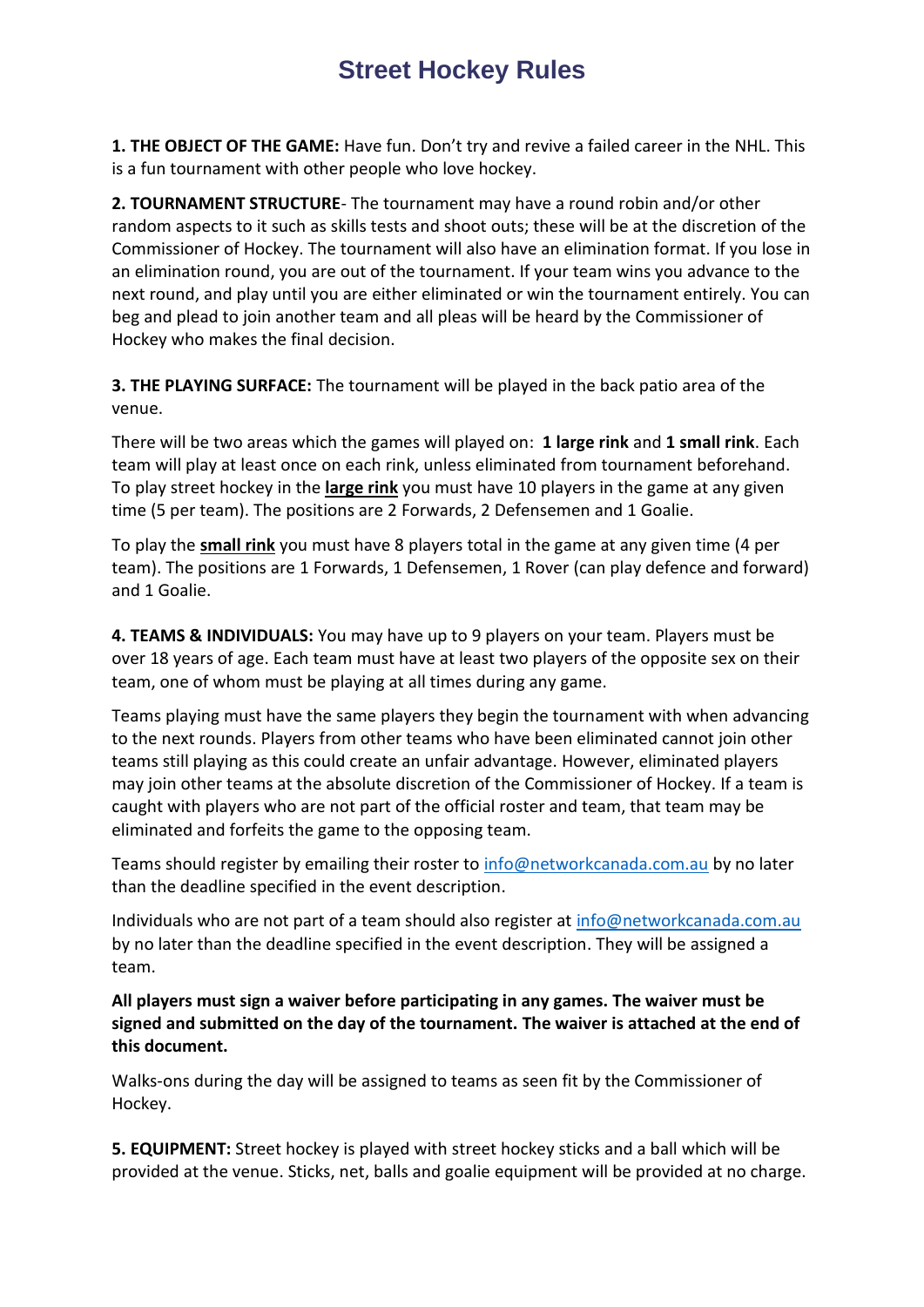Your best bet is to wear comfortable clothing. You should wear athletic shoes that are good for the gym or the playground.

Some players may be required to wear protective equipment supplied upon request by the Commissioner of Hockey.

**6. REFEREE:** The referee is responsible for making sure the rules are followed by both teams. The "ref" starts the game and each period with a face-off. He calls all penalties, confirms all goals, and is the last word in any team disputes.

**7. PENALTIES**. There will be no checking of other players. Checking a player will result in a penalty and or an ejection from the game or tournament. Other illegal acts such slashing, tripping, cross checking, high sticking, checking from behind will draw a penalty which can result in a 1 minute minor, 5 minute major or a game ejection. Fighting will draw an automatic ejection from the tournament of any player involved, and a 5 minute major for the team and great shame for you.

There are no slap-shots.

Be mindful that you are playing with spectators watching and there is limited or no barriers between them and the playing areas.

**8. TIME:** Time of play will be two or three 5-minute periods, (i.e. 10 or 15 minutes total for each game) unless otherwise altered by the Commissioner of Hockey. The clock should continue to run even if play stops (this is called running time). There will be no breaks between periods. Each team will switch sides between periods.

If the game results in a draw there will be a one-5 minute sudden death overtime period with one player removed from each team. The period is played until a goal is scored or the 5 minutes is completed.

If the game is still tied after 5 minutes of overtime, a shootout will take place. Three offensive players from each team will be chosen to participate and must be the only players to play the entire shootout, and cannot be swapped or substituted. One player from the offensive team will begin from the designated spot in the rink indicated by the referee where they will attempt to score on the defensive team's goalie. The offensive player is allowed to run to the goalie stick handling the ball, and will only have one shot on the goalie. If the goalie saves the shot, the player cannot attempt to score from a rebound. The shootout will occur until there is a winner. The team with the most goals for that shootout round will be declared the winner and advance to the next round.

There will be 5 minute intermissions between games for teams to prepare their strategies and for goalies to put on their equipment.

The games will be started punctually because of the restricted time frame. If a team does not show up on time and is not ready to play they will forfeit the game and the other team will be declared the winner. Each team will be notified when and where they must attend their next game.

**9. TIME OUTS:** Each team gets 1 time out. A time out lasts 1 minute. That's it. Just enough time to catch your breath and plan your next play to score. Time outs can only be called when the referee's whistle has stopped action.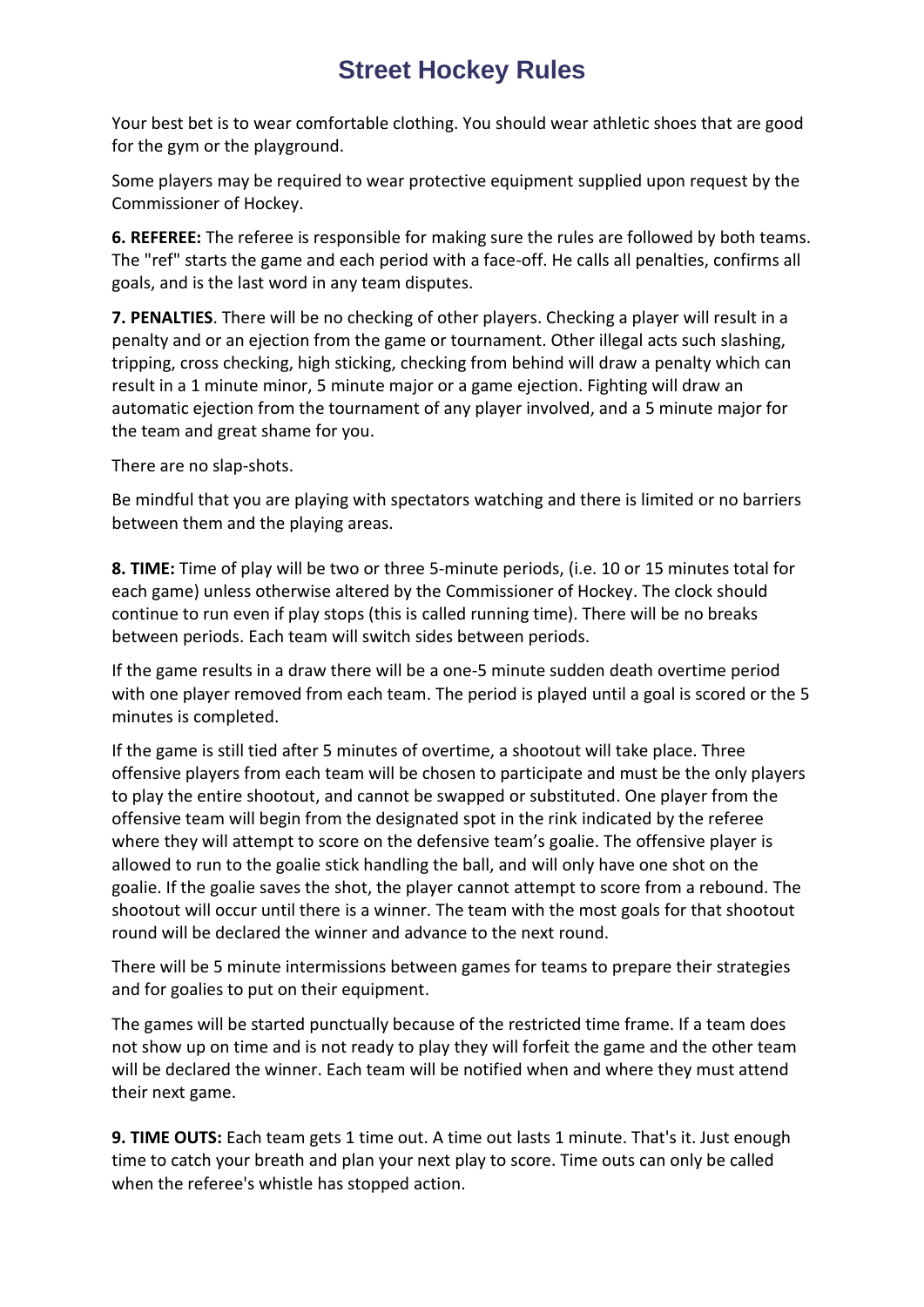**10. LINE CHANGES:** Players can change lines voluntarily on-the-fly. Both teams must change lines in the same manner for the entire game. If you have too many players while in play, you will be penalised.

**11. STARTING PLAY:** Time to FACE-OFF! Basically, there are two types of Face-Offs:

1. Standard Face-Off: Opposing centres face each other with their [sticks](http://www.streethockeyking.com/playersticks.html) one foot apart on the ground. Be ready because the ref is going to drop the ball and then it's HOCKEY TIME!

2. In-Bounding Face-Off: When the puck goes out-of-bounds, the last team to touch it loses possession. Players on the defending team must stand at least 5 feet from the spot where the ball went out-of-bounds, then the inbounding team puts the ball back into play. The inbounding player must make a pass before a shot on [goal](http://www.streethockeyking.com/sthogone.html) is taken.

**12. STOPPING PLAY:** Play stops after a goal, when the ball goes out of bounds, or when a penalty or infraction is called. When the referee blows the whistle that means play stops. The following violations will stop play:

1. Knocking the ball into your opponent's [goal](http://www.streethockeyking.com/sthogone.html) with anything other than your [sticks](http://www.streethockeyking.com/playersticks.html) (feet, hands, nose - or anything else).

2. Falling on the ball to stop play (unless you're the goalie).

**13. ALTERATIONS TO THESE RULES:** The Commissioner of Hockey may alter these rules at any time without notice.

**14. HAVE FUN!** Yes, we're repeating it.

See following page for waiver.